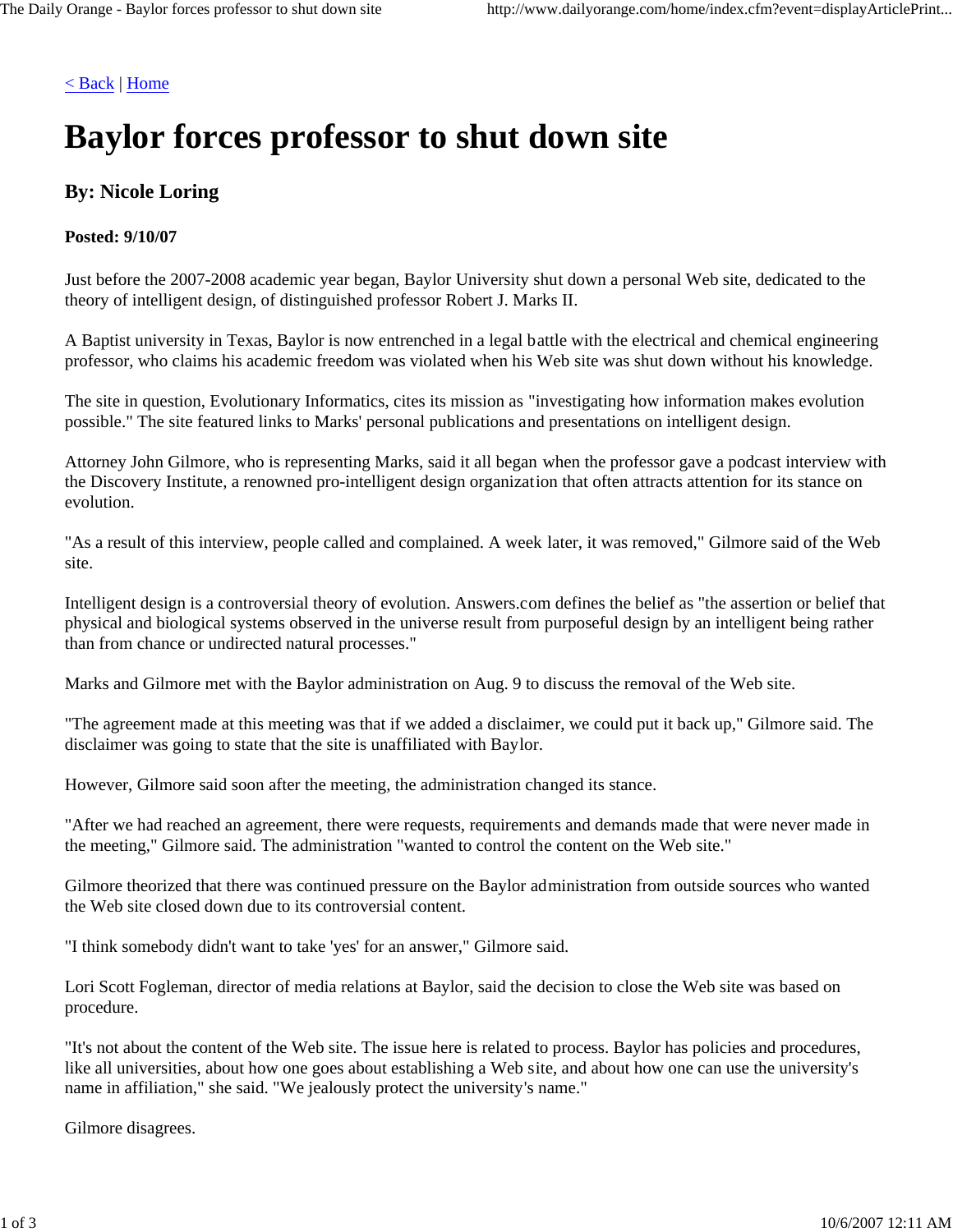"All of these requests and demands being made after the meeting. … We are forced to conclude that this is about the content on the Web site, *not*

about a disclaimer." Gilmore said. "(Marks) wasn't teaching this in class. This is his own personal Web site. It was singled out because of its content."

"What has happened to professor Marks is censorship pure and simple," said Cary Luskin, of the Discovery Institute, in a news release published by the organization on Sept. 6. "Baylor University has proven yet again that academic freedom has been thrown off campus and academic persecution is now the norm."

Baylor has had a history of trouble surrounding the idea of intelligent design. In April 2006, Baylor's student-run newspaper, The Lariat, ran a story about the controversy surrounding the denial of tenure to Francis Beckwith, and whether the decision was based on Beckwith's association with the Discovery Institute.

Six years earlier, The Lariat reported on the Faculty Senate's request for the Baylor administration to shut down the new Michael Polanyi Center, labeling the studies conducted by Director William Dembski and Assistant Director Bruce Gordon as "creationist."

Dembski was released from his duties a few months later. Dembski and Beckwith both declined interviews, and Gordon could not be reached.

The professor currently embattled with the university, Marks, is a tenured professor and recently won \$140,000 in grant money, the second-highest grant ever received in Baylor's physics department, Gilmore said.

When asked what the legal issues were surrounding this case, Gilmore named three: The right for a university to ask a professor to add a disclaimer to a Web site, viewpoint discrimination and the right to academic freedom.

On the issue of academic freedom, Gilmore said, "If universities don't allow for civilized debate, they should just close their door."

In his news release, Discovery Institute's Luskin agreed.

"It is simply unconscionable that a major university would so trample a scientist's right to freedom of scientific inquiry," the release read.

Director of media relations Fogleman continually insisted that the issue involving Marks's Web site had nothing to do with Baylor's past controversies. Yet, at one point she contradicted her former statements.

"This is an issue about process. It's an ongoing discussion right now. This is simply about the content of the Web site," Fogleman said.

"Baylor has outbreaks of religious controversies from time to time," Gilmore said. "The school might say that this issue is a legal one, that (Marks) refused to obey their rules. This is simply not true. Sometimes cases like this come up where A is really the problem, but you're using B as the subterfuge. This is about the content of the Web site."

Gilmore said the Web site is now on a different server, and Marks will continue his work.

## **GWU sued by software company**

A Washington-based software company is suing George Washington University because the school failed to pay the company in full for final services in a code-creating program meant for storage of vital, confidential documents. The lawsuit states that GWU withheld the payments on grounds that the software did not operate properly.

The software company, Richmar and Associates, is suing on five counts, including breach of contract and copyright infringement.

**University revamps name**